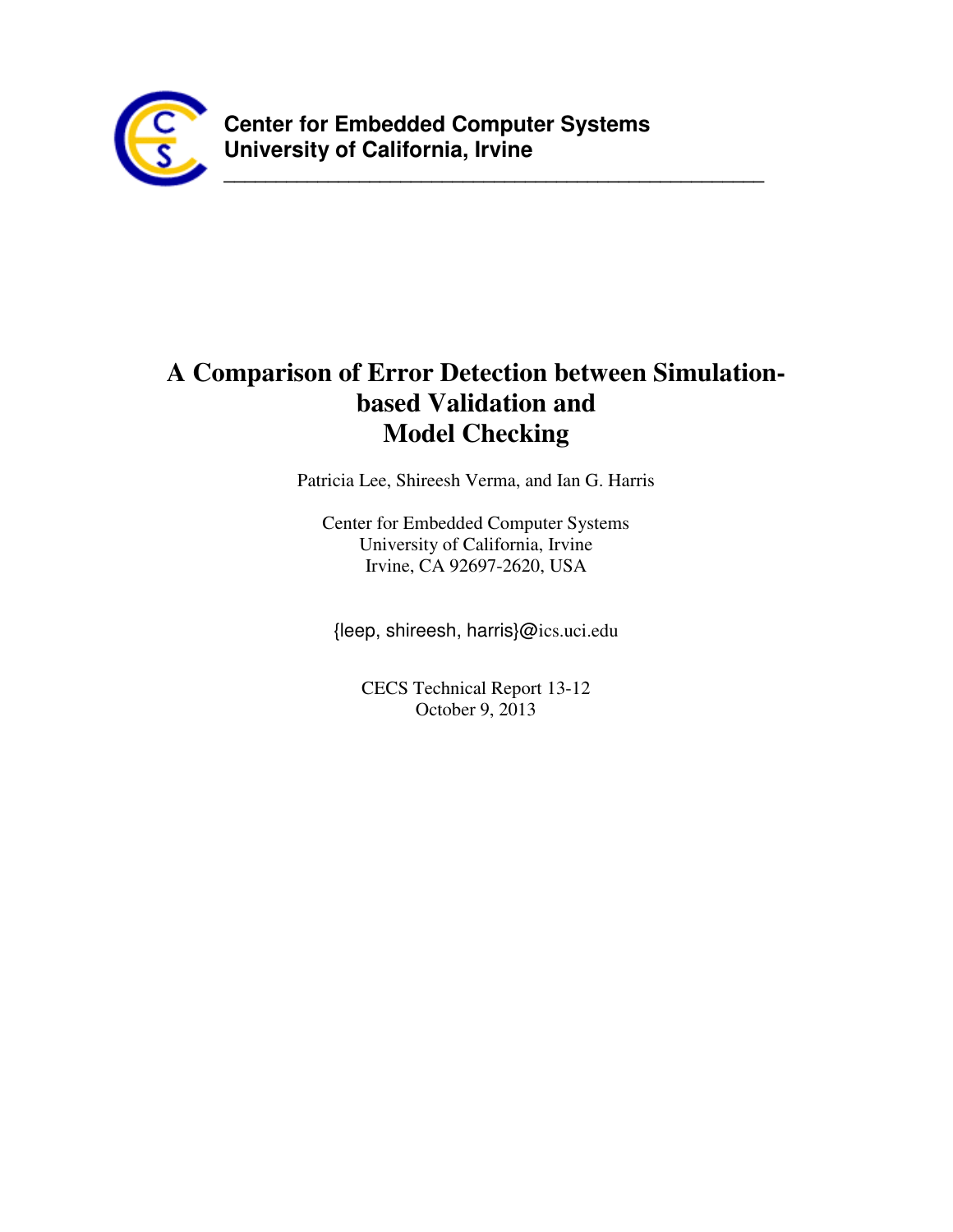## **A Comparison of Error Detection between Simulation-based Validation and Model Checking**

Patricia Lee, Shireesh Verma, and Ian G. Harris Department of Computer Science University of California Irvine Irvine, CA 92697 USA {leep, shireesh, harris}@ics.uci.edu

#### **Abstract**

*Design simulation and model checking are two alternative and complementary techniques for verifying hardware designs. This paper presents a comparison between the two techniques based on their detection of design errors, performance, and memory use. While memory and CPU performance gains in simulation-based validation over model checking verification methods are to be expected, the ability of simulation-based validation in detecting errors is comparable to that of model checking. We perform error detection experiments using model checking and simulation to detect errors injected into a verification benchmark suite. The results allow a quantitative comparison of simulation and model checking which can be used to understand weaknesses of both approaches. We see that simulation-based validation is effective, and where it is not, we define test generation goals which make it effective.*

## **1 Introduction**

Functional verification is known to be a difficult task accounting for over 70% of the development time and resources [2, 10]. Model checking and simulation-based verification are two vehicles used for this task. Model checking [8, 5] is a well understood technique for verifying finite state machine models of designs under verification which determines whether or not the machine satisfies a given set of properties. If a given machine can violate a property, model checking is guaranteed to detect the violation, given sufficient memory and central processing unit (CPU) time resources. In the worst case, model checking must implicitly explore the entire state space of the machine being verified in order to find a property violation. The requirement

of completeness in identifying property violations makes model checking susceptible to what has been called the *state explosion problem*. This describes the fact that the performance and memory requirements of model checking grow at least linearly with the size of the state space of the machine under verification. This means that the resource requirements of model checking may exceed practical limits given the constraints of existing computers.

Simulation-based verification [11] is known to be more efficient in terms of memory and performance when compared with model checking. For example, it is possible to perform cycle-accurate simulation of a standard processor such as an Intel Pentium processor [4]. However, model checking cannot be attempted for such a complex system and requires that the design be partitioned. One shortcoming of simulation-based verification is that it may not be complete in terms of error detection. The main drawback of simulation is that error detection is dependent on the test sequence and its ability to reveal errors. As a result, it is possible that errors escape detection by simulation while being caught using model checking.

The goal of this research is to compare the use of model checking and simulation based on error detection, memory use, and CPU time. The comparison is accomplished by performing verification of a set of benchmarks, using both simulation and model checking techniques. Design errors are injected into each benchmark, and the error detection ability of both verification techniques is evaluated by the number of erroneous designs detected.

unpredictably. Because an incomplete set of properties can allow design errors to be undetectable by model checking, we perform model checking with all erroneous versions of each design and discount those errors which do not cause model checking to fail. This accounts for any possible missed properties. By focusing on only those errors which cause the given properties to be violated, the error detection ability of model checking is not penalized due to

<sup>&</sup>lt;sup>1</sup>This research was supported by the National Science Foundation under grant CCF 0437116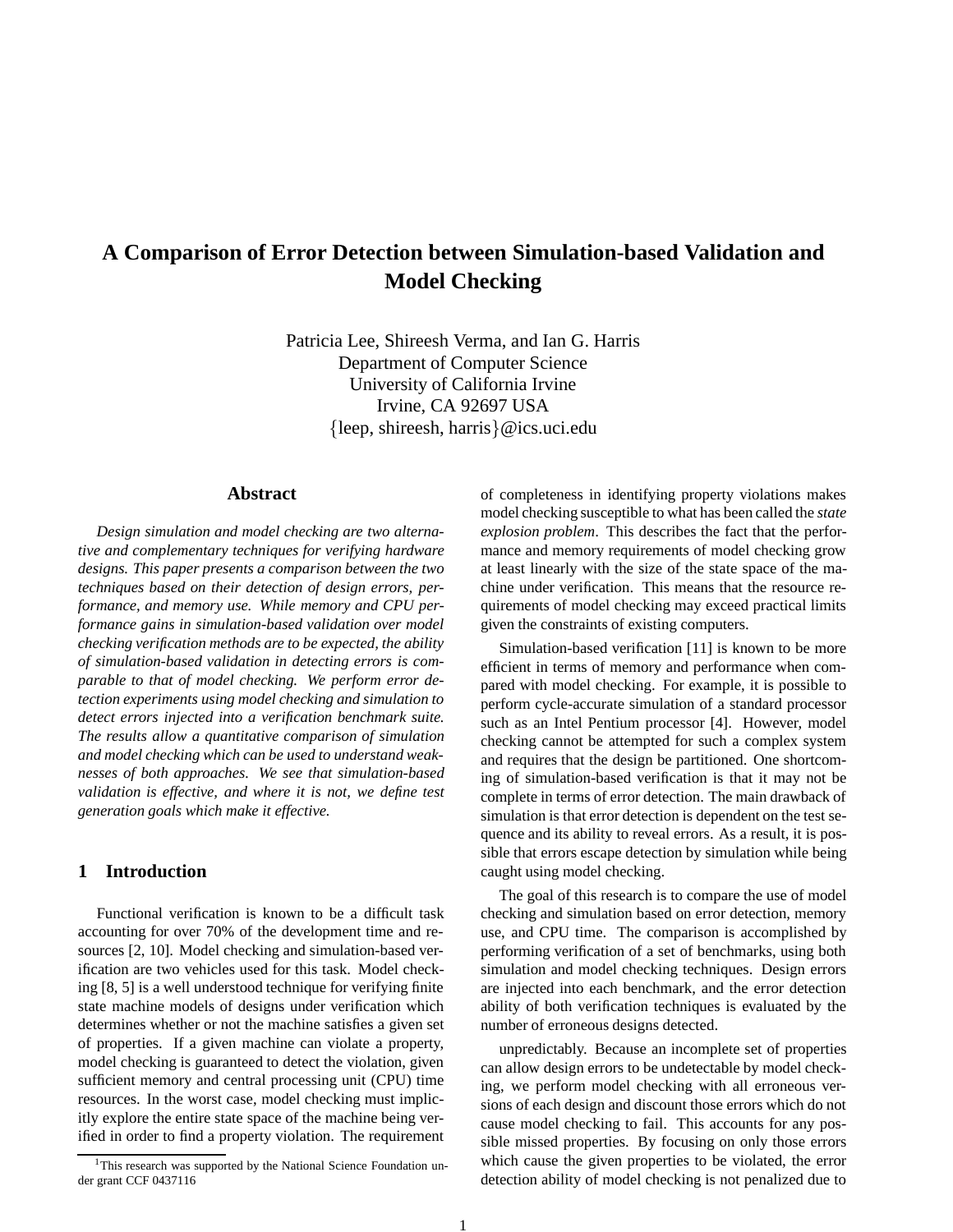an incomplete property set. The generation of tests for simulation is performed automatically, using random patterns, with no manual interaction in order not to favorably bias the test generation results.

The remainder of the paper is organized as follows. The overview of our comparison of model checking and simulation-based verification is presented in Section 3. The techniques used for error injection, model checking, and simulation-based verification are described in Sections 4, 3.1, and 3.2 respectively. The experimental results of the comparison are presented in Section 5 and conclusions are summarized in Section 6.

## **2 Related Work**

Although a comparison of the ability of model checking with the ability of simulation to detect errors has not been known to have been made in the hardware realm, a similar comparison is made in software [**?**]. Because no work, to our knowledge, has directly addressed this comparison between model checking with simulation, we present the following work to account for related efforts which have been made.

To investigate the ability of these techniques to detect errors, a standard set of hardware design errors must be defined. In *Hardware Design Errors*, we discuss various efforts in publishing a defined set of errors. *Model Checking Error Detection* and *Simulation Error Detection* categorize two methods that evaluate how errors are detected in model checking and simulation-based validation.

## **2.1 Hardware Design Errors**

We looked at previous work to determine typical design errors found in industry and in the university setting. Through systematic collection of design error data, [**?**, **?**] has compiled a list of design errors and created various error models to capture the core nature of these design errors. [**?**, **?**] compiled the design errors from error data published by industry and from university design projects. The errors range from simplistic to complex. Some of the errors require a rare combination of events before becoming observable.

#### **2.2 Model Checking Error Detection**

The problem of determining the completeness of a set of properties for a given design has been addressed in the context of model checking via temporal model checking using vacuity testing [**?**]. Model checking determines if a given property holds in a given system by describing the system, stating the property, and then verifying that the property holds in the system [**?**]. This means that model checking's

ability to detect errors depends on the ability of the tester to derive a complete set of properties for the system. Without this complete set, there is no guarantee of the complete correctness of the design.

#### **2.3 Simulation Error Detection**

The next group of work addresses the ability of error detection by simulation-based validation methods. This is the problem of determining when a testbench is complete using simulation-based validation to show the main correlation to the ability of simulation-based validation to detect errors [**?**]. Many methods offer more accurate assessment of design verification coverage than line coverage [**?**]; however, the focus of this paper is to provide a general comparison of basic methods of model checking with simulation-based verification. Specific analysis of the testbench generation is beyond the scope of this paper.

## **3 Overview**

To compare model checking to simulation-based verification, we perform verification using both techniques on a subset of the benchmarks which are contained in the VIS downloaded benchmarks [3]. These benchmarks were chosen because they could be model checked by the VIS tool [3] and simulated using the Synopsys VCS tool [1] with only minor modification. Each benchmark provided is a design coded in Verilog and is accompanied with a set of Computational Tree Logic (CTL) [9] properties which can be used for model checking.

The comparison process is shown in Figure 1, and the main steps followed to verify each benchmark are listed here.

- 1. **Model Checking:** Model checking is performed with each erroneous design (as well as the original correct design) and with its set of properties. Based on the completeness of the properties, only a subset of the errors are detected. To account for the possibility of human error in generating a complete set of properties for the designs, we remove errors which cannot be detected by model checking.
- 2. **Simulation-based Verification:** The subset of the erroneous designs that are detected by model checking are then verified using simulation. Based on the effectiveness of the testbench, only a subset of these errors are detected.
- 3. **Error Injection:** A set of design errors are inserted into each benchmark design to generate a set of erroneous designs for verification. Each erroneous design contains a single design error.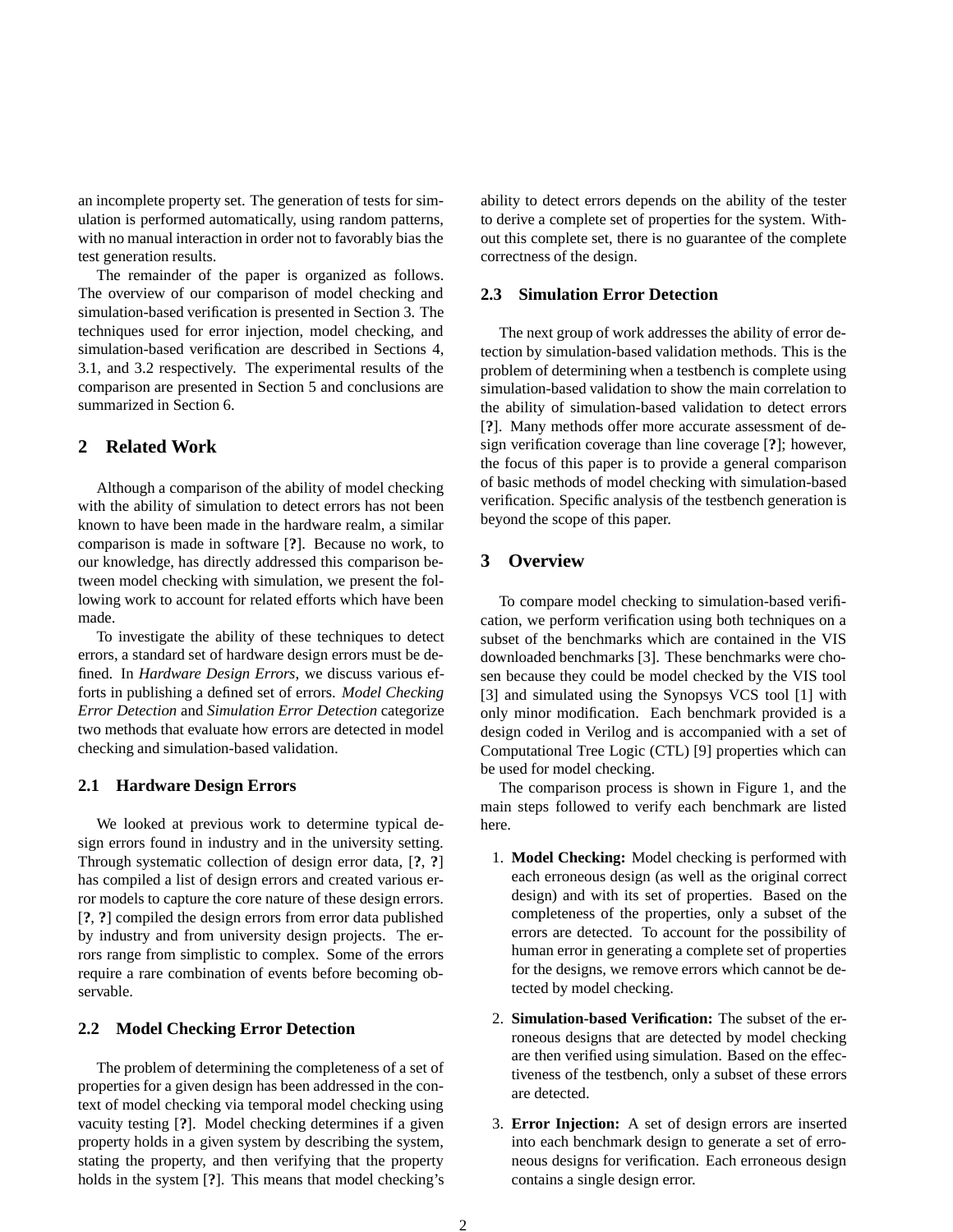

**Figure 1. Comparison Between Model Checking and Simulation-based Verification**

The error detection, CPU time, and memory use statistics of each verification run are summarized and presented for comparison. Each of the three steps listed above are described in the following sections.

## **3.1 Model Checking Process**

Model checking is performed to verify each of the 100 erroneous versions of each benchmark design. The benchmark suite provides a set of CTL properties for each design. We use these properties for model checking. Each model checking run on an erroneous design ended in one of the following three ways.

- 1. **Error Detected:** An erroneous design is in this category if model checking completes and at least one of the properties failed. This indicates that the erroneous design violates one of the properties of the design.
- 2. **Error Not Detected:** An erroneous design is in this category if model checking completes successfully without detecting a property violation. This indicates that the erroneous design does not violate any design property that is provided in the benchmark suite.
- 3. **Inconclusive:** This indicates that model checking did not complete because of insufficient memory on the workstation running VIS. Given additional computational resources these errors will fall into either the *Error Detected* or the *Error Not Detected* categories.

In the results comparing model checking and simulation, we omit the model checked errors categorized as *Error Not Detected*. It is important to omit errors not detected by model checking in order to simulate a perfect set of properties that detect all errors. This is because a lack of detection is due to the incompleteness of the property set rather than any weakness in the model checking process. Additionally, the errors categorized as *Inconclusive* are not considered in

the final results because they can possibly be *Error Not Detected* if additional resources are provided. In summary, only the errors categorized as *Error Detected* are considered in the final results. With respect to these errors, model checking always provides 100% error detection.

## **3.2 Simulation-based Verification Process**

Each erroneous design detected by model checking, those categorized as *Error Detected*, is verified using a simulation-based verification process. The simulationbased verification process is depicted in Figure 2.

All of the erroneous versions of a single benchmark design are simulated with the same testbench so that they are all tested with the same test sequence. The simulation results of each erroneous design are compared to the results of the reference model, which is the correct design. An error is classified as being detected by simulation if the simulation results of the erroneous design are different from the results of the reference model. Simulation results are compared only at the primary outputs of the design.

## **3.2.1 Test Generation**

The error detection ability of simulation is determined by the test sequence applied. To ensure that the evaluation is not affected by manual interaction, we generate the testbenches for our benchmark designs automatically. We use VPI (Verilog Procedural Interface) to access the VCS simulator's internal data structures, and we statically analyze them in order to be able to generate the testbench automatically. Based on this analysis, we identify the value domains of the input signals and generate Verilog code to produce values randomly from the value domain. We gereate Verilog code for comparing the primary outputs of the correct and erroneous versions of the design such that an error is flagged in case of any mismatch. The testbench supplies random data to all inputs, with the exception of any *reset*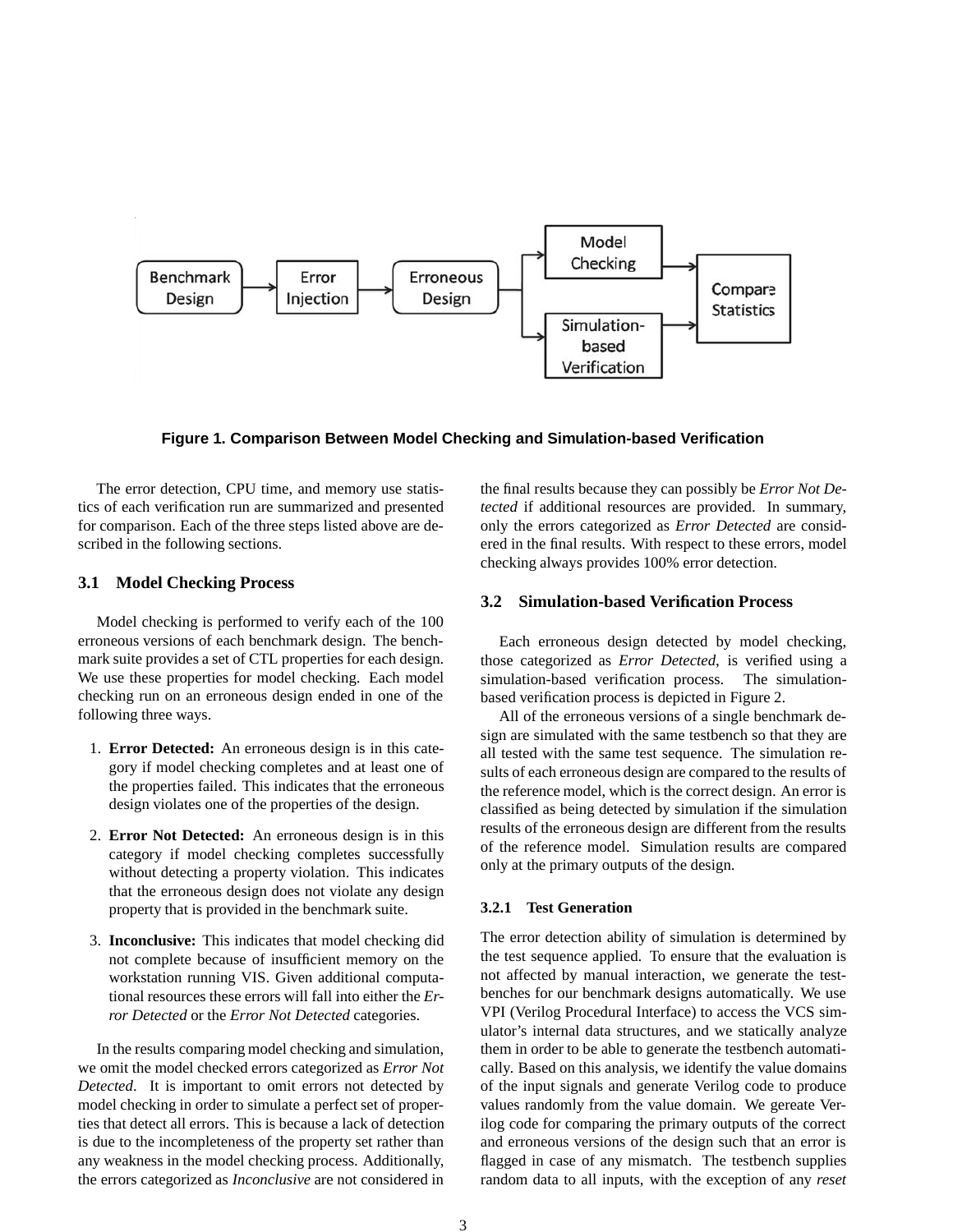

**Figure 2. Simulation-Based Verification Process**

signal. The *reset* signal is asserted once in the first clock cycle of testing and is de-asserted for the remainder of testing.

An important issue in test generation is that of determining how many tests to apply. The goal of test generation is assumed to achieve high statement and branch coverage. Random test patterns are applied during testing incrementally in the order of tens until statement and branch coverage hit a saturation point, i.e. the point where there is no change in coverage even after applying more test patterns. We obtain the number of patterns required to obtain a saturation coverage value for both statement and branch coverage. This means that we apply the higher of these two for all our simulations so that sufficient coverage is guaranteed.

Figure 3 shows the statement and branch coverage saturation curves for the benchmark example, Nim. The example attains a statement coverage of 86.27% with just 10 test patterns applied. Applying more test patterns does not improve the statement coverage further. However, the branch coverage attains a saturation value of 83.33% after applying 1,000 patterns. Therefore, we use 1,000 test patterns, the higher of the two test pattern amounts, for simulating the design.

Table 1 shows the saturation coverage values of statement and branch coverage for all the designs. The first column shows the design name. The next two columns show the saturating value of statement coverage and the number of patterns required to be applied to attain that value. The final two columns show the saturating value of branch coverage and the number of patterns required to be applied to attain that value.

It is important to mention that the comparison presented in this paper is limited to simulation using random test patterns until high statement and branch coverage are achieved. The use of another test pattern generation approach would potentially cause a fundamental change in the results.

## **4 Error Injection**

Error injection is the process of inserting design errors into a design known to be correct. For each design, the process involves randomly inserting one error from a complete set of errors possible for the design into each newly created erroneous design. We compile a set of realistic errors from various sources [4] for the compiled realistic set of errors in addition to creating our own set of errors.

## **4.1 Textual Errors**

Textual errors are applied directly to the original textual behavioral description [**?**] and are a type of error that is well modeled as mutants. Mutation errors come from mutation analysis which has been studied previously in software testing and hardware validation [6, 7]. In mutation analysis terminology, a mutant is a version of a behavioral description which differs from its original by a single potential design error. An operator is a function which is applied to the original program to generate a mutant. A set of operators describes all expected design errors. An important feature of mutation errors is that they are limited to a single line of code in a behavioral description. The errors created by these operators include control-flow errors which involve an en-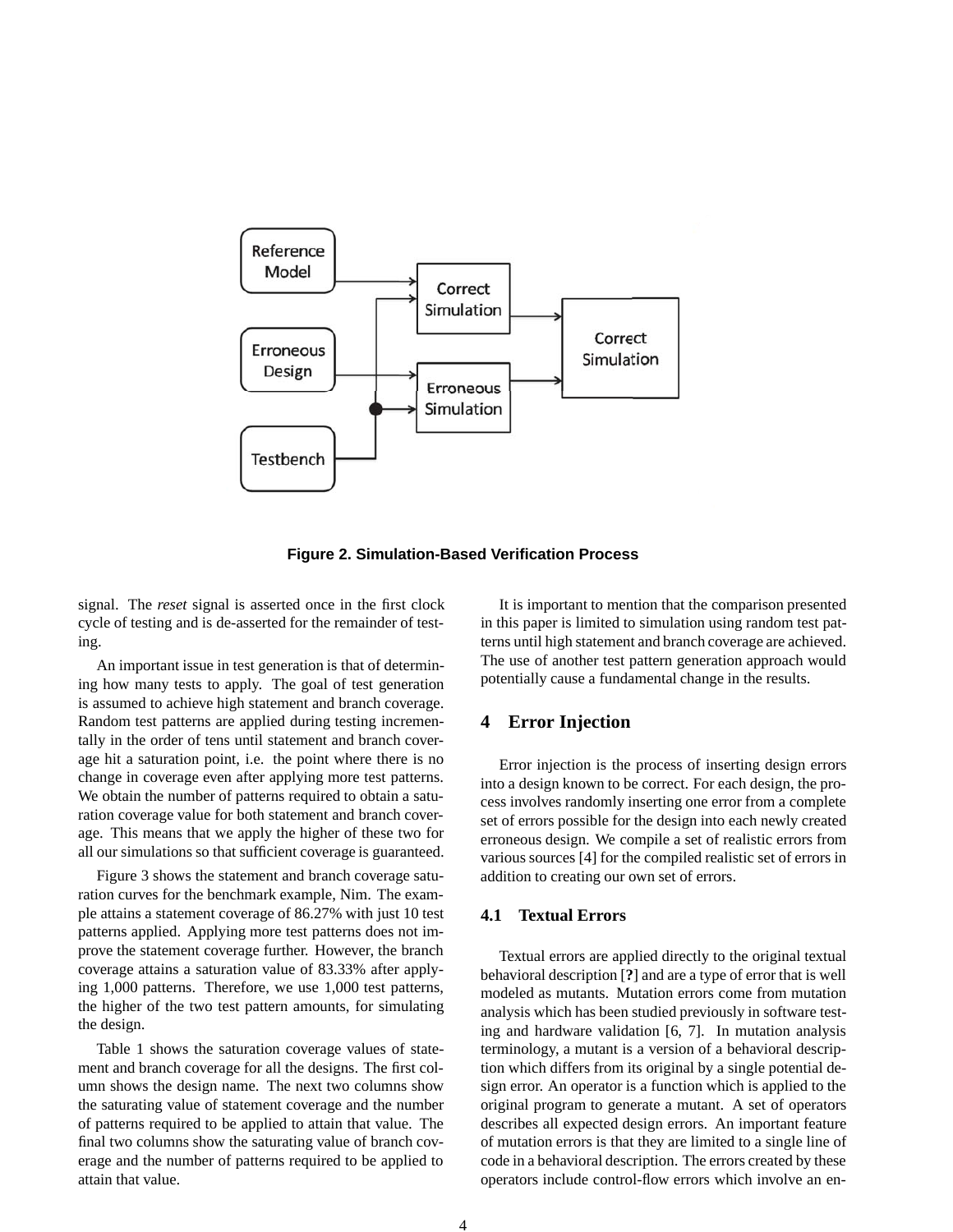

**Figure 3. Plot of Statement/Branch Coverage vs. No. of test patterns for benchmark example Nim**

| Design    | Statement Cvg. Saturation % | Branch Cvg. Saturation % | No. of Patterns |
|-----------|-----------------------------|--------------------------|-----------------|
| am2901    | 100                         | 100                      | 10 <sup>2</sup> |
| am2910    | 100                         | 100                      | 10 <sup>3</sup> |
| bpb       | 100                         | 100                      | $10^3$          |
| bufa      | 100                         | 100                      | 10 <sup>5</sup> |
| counter   | 100                         | 100                      | 10              |
| fifo      | 100                         | 100                      | 10 <sup>2</sup> |
| gcd       | 98.31                       | 93.75                    | 10 <sup>5</sup> |
| huffman   | 98.77                       | 100                      | $10^{4}$        |
| microwave | 100                         | 100                      | 10              |
| miim      | 96.19                       | 89.06                    | 10 <sup>5</sup> |
| nim       | 86.27                       | 83.33                    | $10^{3}$        |
| nullmodem | 72.46                       | 47.37                    | $10^{2}$        |
| palu      | 100                         | 100                      | 10 <sup>2</sup> |

**Table 1. Saturation Values of Statement and Branch Coverage for all Benchmark Designs**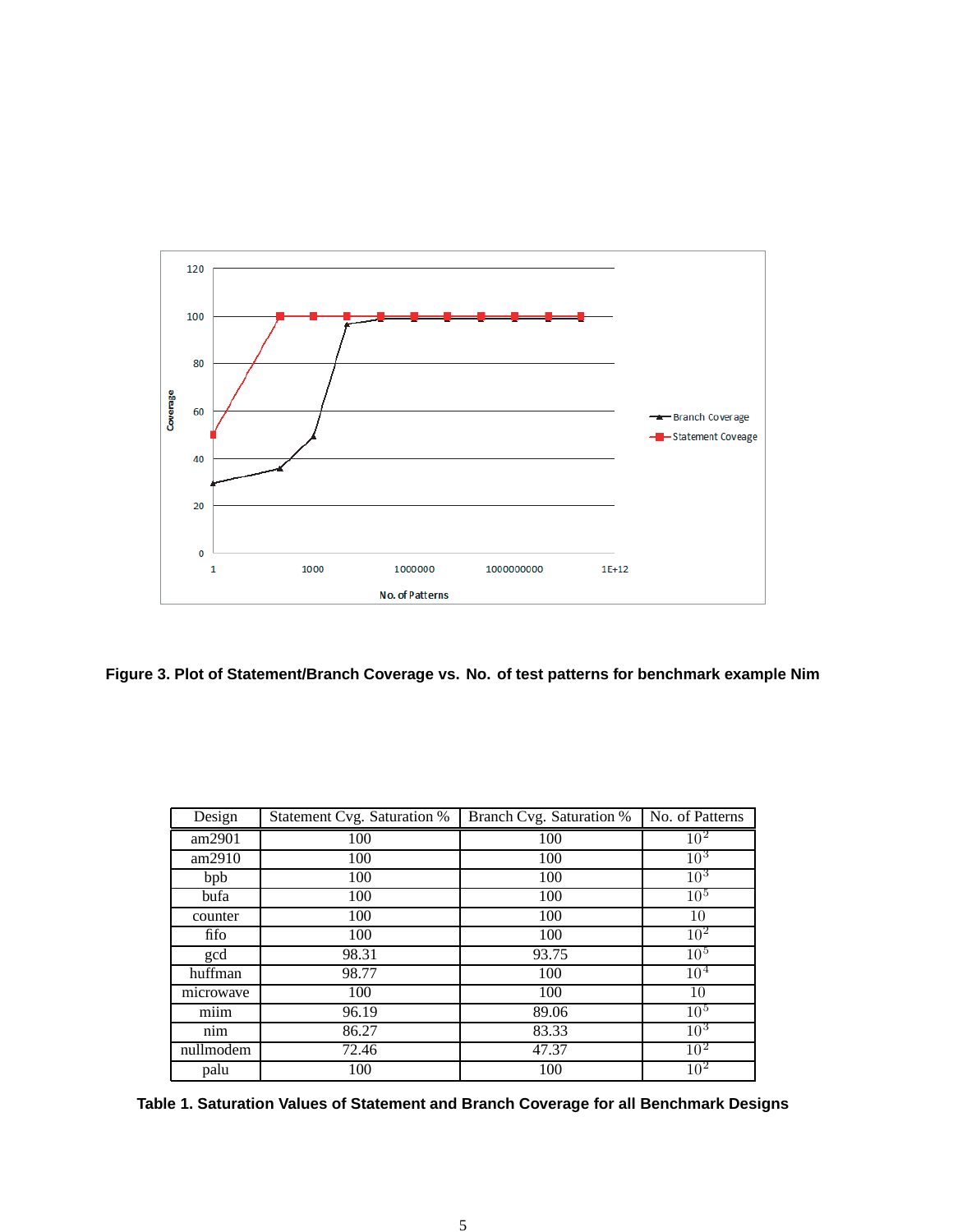tire control-flow branch or control-flow construct removal error. For each of the correct designs, a copy of the program with the insertion of a one-line or one-operation mutation is inserted to create a set of designs each with only a single mutation inserted. Each of these errors model a type of misinterpretation of the specification on the part of the designer.

#### **4.1.1 Arithmetic Operator Replacement**

This type of error involves a replacement of an arithmetic operator in the expressions with other arithmetic operators such that the valuation of expressions differs from their correct valuation while maintaining the syntactic and semantic correctness of the design. The operators include +*,* −*,* ∗*, /*. Each of the other operators replace the correct opperator to create the replacement error. One main reason this type of replacement error, as well as all the other replacement mutant errors, may occur is that a designer may have just created a "goof" error where the designer simply placed one operation in place of another because of a mistake in typing or misunderstanding of a behavior stated in the design specification. Also, such an error may occur with fatigue of the designer, a designer's hast in writing a code excerpt in the interest of a deadline, or possibly in the designer's confusion because of the code excerpt being embedded in some complex code design. We insert this specific operator replacement, as well as all the other replacement mutant errors, into the Verilog code by replacing each of the alternate and erroneous operators with its original correct operator.

Figure 4 (a) shows a code fragment. Replacing the  $+$  operator in line 1 of Figure 4 (a) with a  $-$  operator as shown in Figure 4 (b) causes a wrong value to be computed for signal *x* which causes the output *z* to evaluate to a wrong value creating a data flow error. On the other hand, replacing the + operator in line 2 of Figure 4 (a) with a  $-$  operator as shown in Figure 4 (c) causes the wrong control flow path to be taken which creates a control flow error.

#### **4.1.2 Relational Operator Replacement**

This error involves replacement of a relational operator in the expressions with other relational operators such that the valuation of expressions differs from the correct valuation while maintaining the syntactic and semantic correctness of the design. The operators involved are  $\langle \rangle, \leq, \geq, =, \neq$ , all of which could be replaced by each of the other operators. This operator can cause error in the data as well as control flow of the design.

## **4.1.3 Logical Operator Replacement**

This error involves a replacement of a logical operator in the expressions with other logical operators such that the valuation of expressions differs from the correct valuation while maintaining the syntactic and semantic correctness of the design. The operators involved are  $\&\&$ ,  $||$ , both of which could be replaced by the other operator. This operator also can cause error in data as well as control flow of the design.

#### **4.1.4 Reduction Operator Replacement**

This error involves a replacement of unary reduction operators like | or ∼ from expressions with other reduction operators such that the valuation of expressions differs from their correct valuation while maintaining the syntactic and semantic correctness of the design. This operator also can cause error in data as well as control flow of the design.

## **4.2 Behavioral Errors**

Behavioral errors are those errors which are made based on the structure of the CFG (control flow graph) of a design. We have modeled common errors made based on the CFG of a design by omission of conditional constructs and branch omission within the code.

## **4.2.1 Conditional Construct Omission**

This error involves removal of a conditional construct completely from the design e.g. an *if* or a *case* statement. These type of errors may result when a block of logic is omitted by the designer. Natural language specifications often specify causality between events. This translates directly to control-flow constructs in a hardware description. Also, this operator can cause an error in the data as well as control flow of the design. In the Verilog code, this conditional construct omission is inserted into the code by deleting the entire conditional construct whether that be in form of a "case" statement or an entire "if/else" construct.

#### **4.2.2 Branch Omission**

This error involves removing a branch of a conditional construct such as that of a branch of an *if* or *case* statement. This type of error results when a clause of logic is omitted by the designer. This arises out of misinterpretation of specification on the part of a designer. This type of error also causes error in data as well as control flow of the design. In addition to being a possible "goof" type error, this type of error arises out of misinterpretation of specification on the part of a designer with respect to the proper functionality of a component or when the designer overlooks one block of logic in the specification due to the complexity of the design specification. Often, a design is built from an FSM (Finite State Machine) into code using a "case" statement construct. This means that there is a possibility of an entire state with edges omitted from the design. Additionally,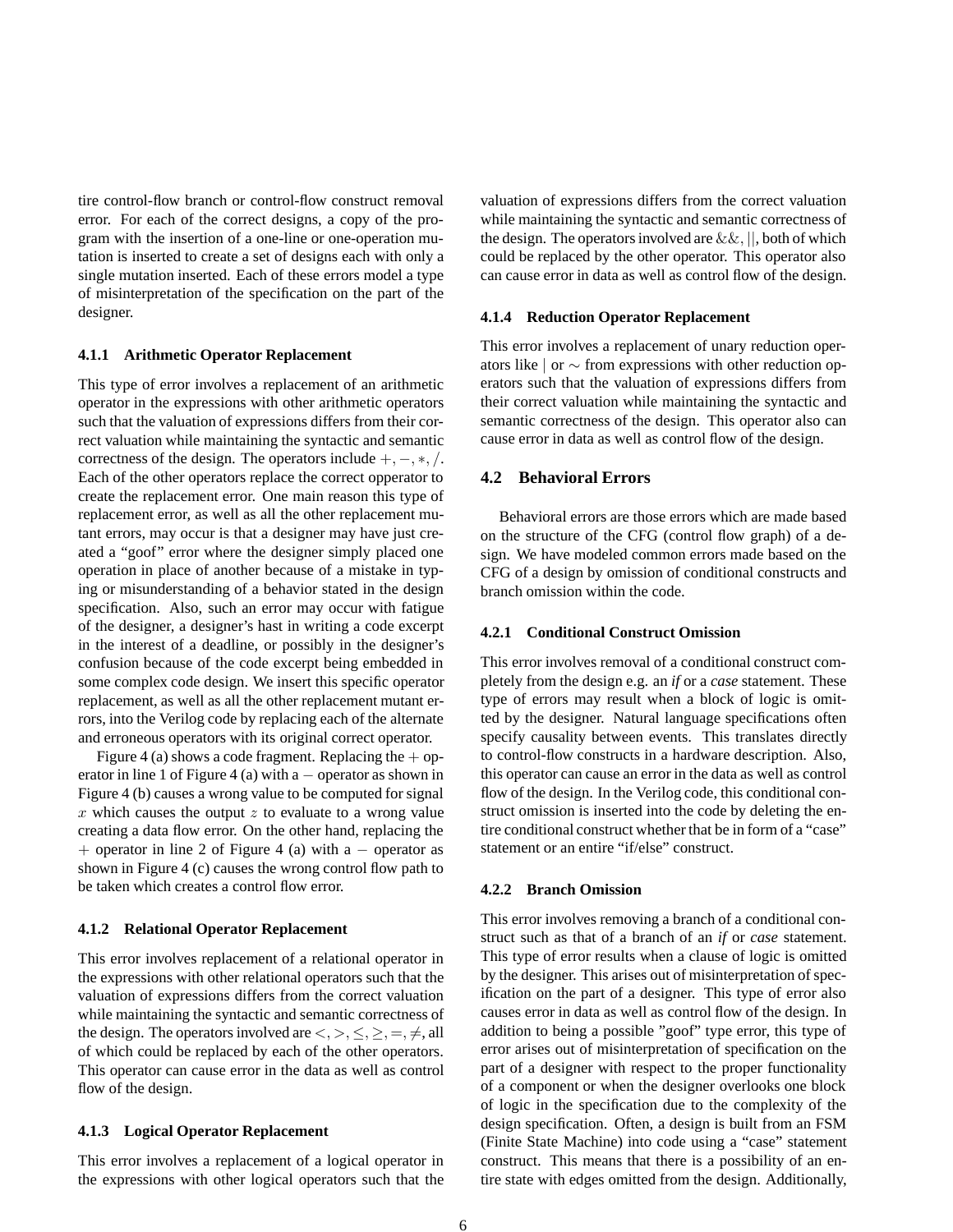| $1. x = a + 1;$     | $1, x = a - 1;$     | $1. x = a + 1$ ;    |
|---------------------|---------------------|---------------------|
| 2. if $(a + b > 0)$ | 2. if $(a + b > 0)$ | 2. if $(a - b > 0)$ |
| 3. $y = a + 3$ ;    | 3. $y = a + 3$ ;    | 3. $y = a + 3$ ;    |
| 4. else             | 4. else             | 4. else             |
| 5. $y = b + 4$ ;    | 5. $y = b + 4$ ;    | 5. $y = b + 4$ ;    |
| $6. z = x + y;$     | $6. z = x + y;$     | $6. z = x + y$ ;    |
| (a)                 | (b)                 | (c)                 |

**Figure 4. (a) Arithmetic Operator Replacement Example Code Fragment, (b) Data Flow Error, (c) Control Flow Error**

there can be a case where just the state is omitted while the edges are left behind in the case of maintenance of legacy code or legacy functions and the possibility of an incomplete cleaning of the code with this update or maintenance process. In the Verilog code, this branch omission was inserted into the code by deleting a single case/state (or multiple cases forming a portion) of the entire "case" statement or portion of the "if" or "else" part of a complete "if/else" construct.

#### **4.3 FSM-Based Errors**

FSM (Finite State Machine) models are adept at capturing the control and data flow of a design. Error models based on FSMs well represent design errors made by designers during the design implementation process. The state machine example described in Verilog HDL (Hardware Description Language) code shown in Figure 5 illustrates these error models. A graphical representation of the state machine is shown in Figure 6 to futher illustrate these error models.

#### **4.3.1 State Elimination**

State elimination involves removing a complete state from the state machine. In Verilog, this is synonymous to a branch omission, as mentioned in the textual errors section, and is accomplished by removing a branch of a conditional construct, such as that of an *if* or *case* statement. If state *C* is removed from Figure 6, the resulting state machine is erroneous. A side effect of this removal is that all the transitions originating and ending at state *C* become invalid. In terms of the Verilog description shown in Figure 5, branch *C* of the case statement corresponding to lines 22 through 26 are removed to simulate this error.

#### **4.3.2 State Change**

State change involves exchanging a label of a state in a state machine with that of another. For example, if the label of state *A* in Figure 6 is changed to *B* and that of state *B* is changed to *A*, the properties and the operations inside states *A* and *B* are interchanged. This results in an erroneous state machine, and additionally, this results in many of the transitions becoming invalid. In terms of the Verilog description shown in Figure 5, this type of error is denoted by replacing the value *A* on line 13 with that of *B* and replacing the value *B* on line 17 with that of *A*. In this case, the design is stuck in the new state  $B$  since there are no outgoing transitions from it. Alternatively, this error may cause different behaviors in other cases. For the sake of completnesss, we include the description of these types of errors although they arenot included in our set of inserted errors in the design examples used in this work.

#### **4.3.3 Transition Elimination**

Transition elimination involves the removal of any transition between two states. In Figure 6, the transition from state *A* to *B* and the transition from state *B* to *A* are removed. Removing these transitions results in an erroneous state machine. In terms of the Verilog description shown in Figure 5, multiple code changes can cause this error type of error to emerge. For instance, line 14 can be deleted to eliminate the possibility of a transition from state *A* to *B*, or the *else* branch on line 19 can be omitted to eliminate the transition from state *B* to *A*. Again, just as with the state elimination error, a branch omission represents this type of error occurrence. Other ways of denoting this error are not included in this work.

#### **4.3.4 Transition Change**

Transition change involves changing the destination of a transition. In Figure 6, changing the transition from state *A* to *B* into a transition from state *A* to *C* results in this type of error. In terms of the Verilog description shown in Figure 5, this error is shown by replacing the value *B* on the right side of the statement on line 14 with value *C*.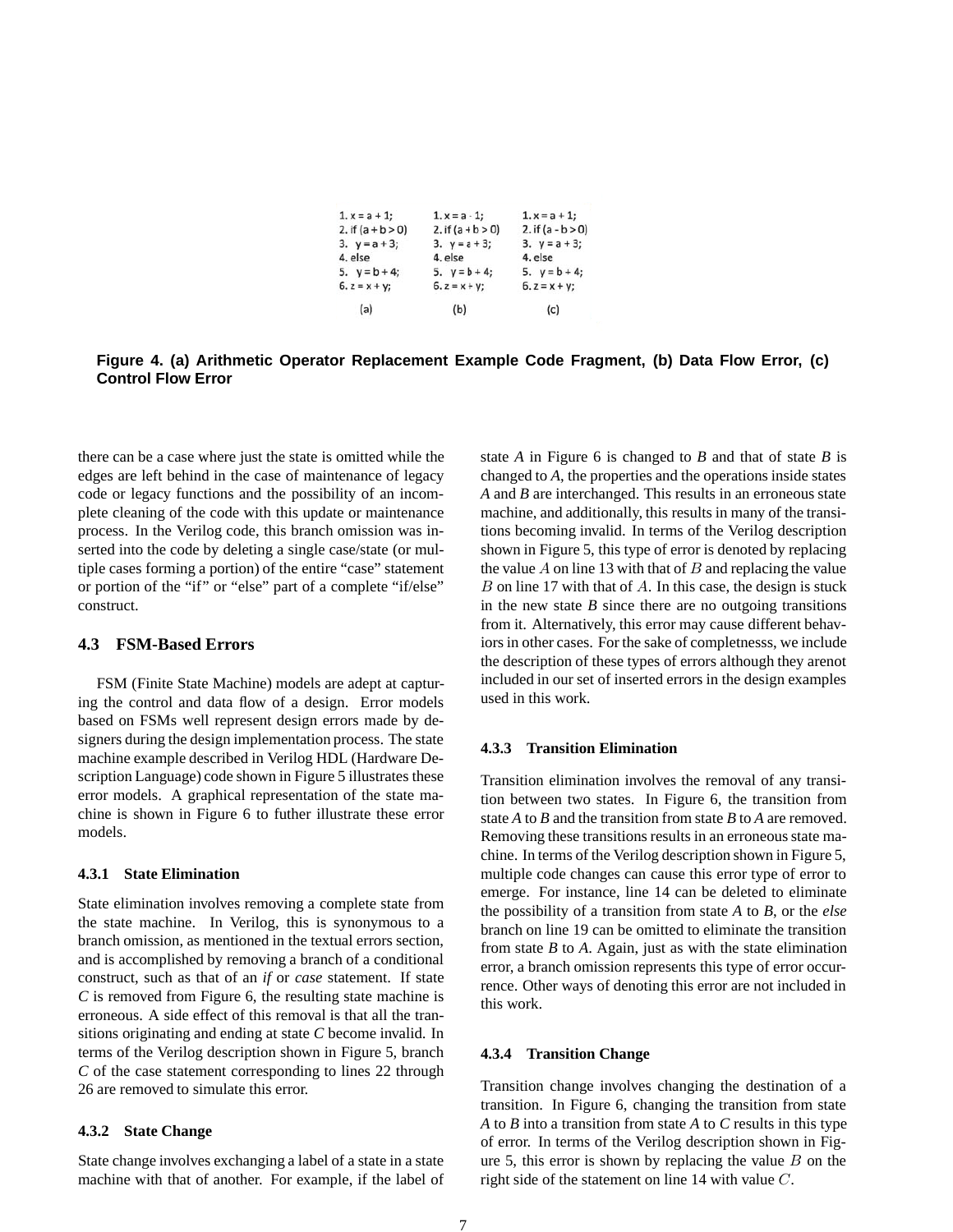```
1. module state_machine (clock, in, out);
```
- 2. input clock, in;
- 3. output reg out;
- 4. reg state;
- 5. initial
- 6. begin
- 7. state =  $A$ ;
- 8.  $out = 0;$
- 9. end
- 10. always @ (posedge clock)
- 11. begin
- 12. case (state)
- A: begin 13.
- 14. state =  $B$ ;
- 15.  $out = 0;$
- 16. end
- 17. **B**: begin
- if  $(in == 0)$  state = C; 18.
- 19. else state =  $A$ ;
- 20.  $out = 0;$
- end 21.
- 22. C: begin
- 23. if (in  $=$  1) state = A;
- else state =  $B$ ; 24. 25.
- $out = 1;$ 26. end
- 27. endcase
- 28. end
- **Figure 5. Verilog Description for a Finite State Machine**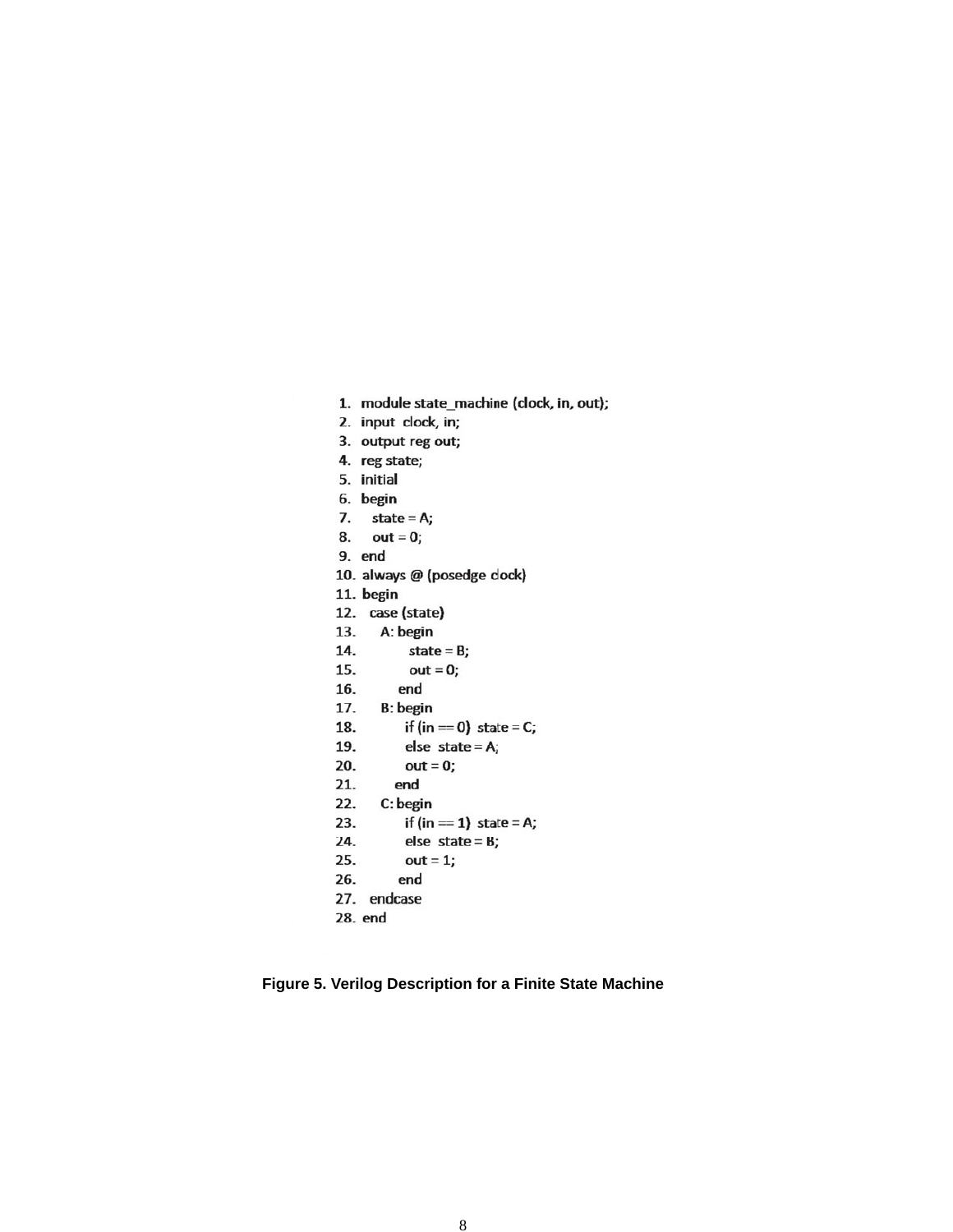

**Figure 6. Grahical Description of Finite State Machine**

#### **4.3.5 Transition Label Change**

Transition label change involves changing the pre-condition of a transition if there is one or introducing a pre-condition if there is not one. In Figure 6, removing or changing the the label  $(in == 0)$  for the transition from state C to state *B* causes an erroneous machine. In terms of the Verilog description shown in Figure 5, this error of replacing value 1 in the expression on line 23 by the value 0 causes the pre-condition for the transition to now become  $(in == 1)$ rendering the design erroneous.

#### **4.3.6 Output Change**

An output change involves altering the computed correct output value of the state machine. In Figure 6, if instead of setting *out* to 0 in state *B* it is set to 1, an incorrect output value is computed by the state machine rendering the design erroneous. In terms of the Verilog description shown in Figure 5, this error can be caused by replacing value 0 on the right hand side of the assignment statement  $out = 0$  on line 20 by the value 1.

## **5 Experimental Results**

Experimental results on the benchmarks are shown in Tables 4 and 5. We perform all model checking and simulation experiments using a 1.5 GHz Sun UltraSPARC CPU running SunOS version 5.9.

#### **5.1 Error Distribution**

We inject 100 design errors into each benchmark design for analysis. For almost all benchmarks, we are able to insert more design errors but instead limit the number of design errors to 100 for space and complexity reasons.

The Table 2 shows the maximum possible errors in the benchmark design by applying various operators. The first column represents the benchmark name. *CCO* and *BO* depict conditional construct and branch omission. *AOR*, *LOR* and *ROR* signify arithmetic, logical and relational operator replacements respectively. *Reduction* represents the errors associated with changes applied to reduction operators.

The Table 2 shows the distribution of errors injected in the benchmark design by applying various operators.

## **5.2 Error Detection Results**

Table 4 shows the error detection results of model checking. The first three columns are labeled **Design** (representing the design name), **LOC** (the number of lines of code), and **Inputs** (the number of inputs). The **ED** (errors detected) column contains the number of design errors of the 100 injected that are detected using model checking. The remaining design errors evaded detection for one of two reasons: either the model checking process could not complete within the memory limit or model checking completed but the design error failed to violate a property. The mem-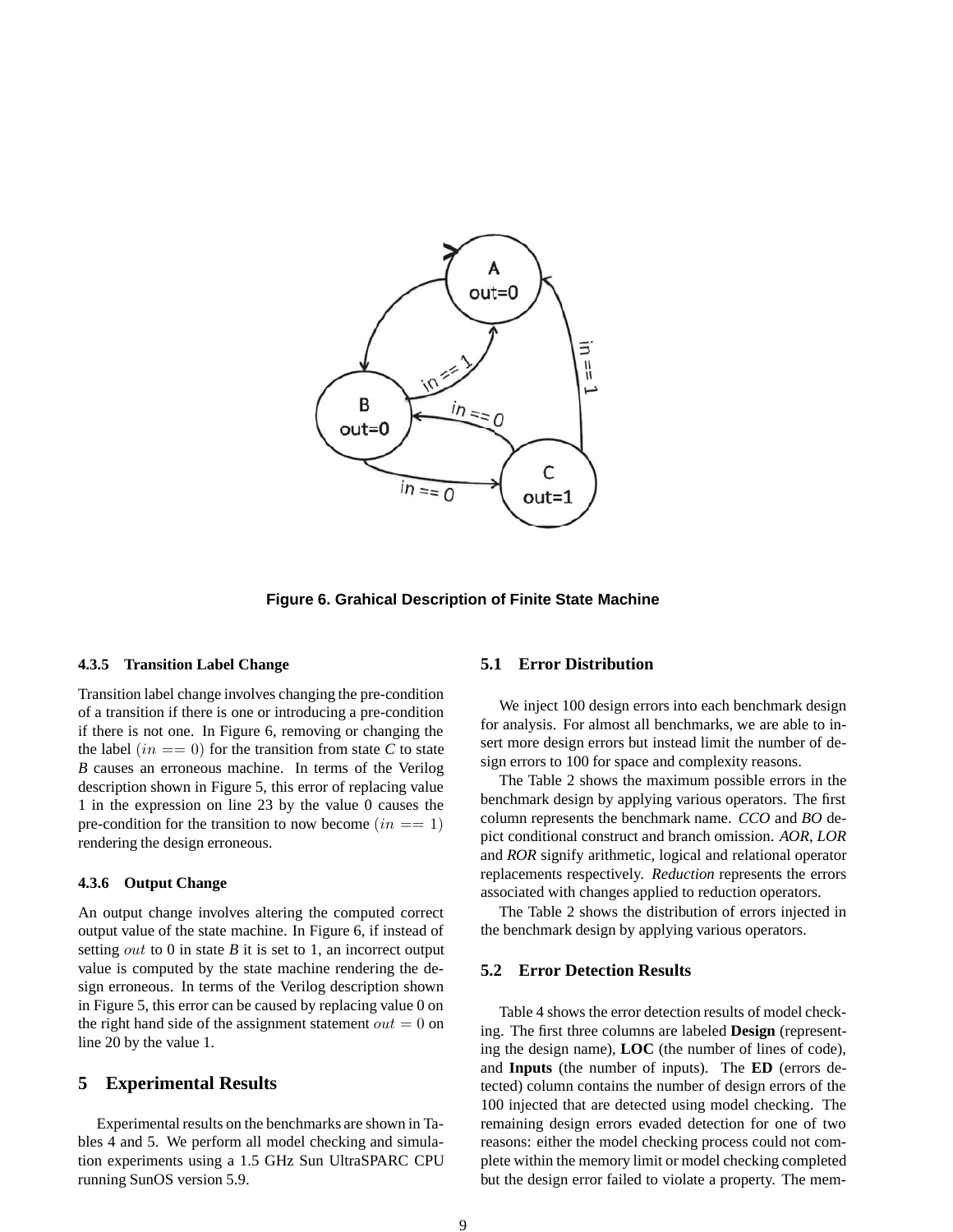| Design    | CCO | ВO  | <b>AOR</b> | LOR | <b>ROR</b> | Reduction |
|-----------|-----|-----|------------|-----|------------|-----------|
| am2901    | 15  | 57  | 28         | 122 | 161        | 12        |
| am2910    | 9   | 27  | 24         | 329 | 357        | 6         |
| bpb       | 17  | 45  | 40         | 11  | $\theta$   | 114       |
| bufa      | 19  | 54  | 16         | 64  | 42         |           |
| counter   | 2   | 6   | 8          | 6   | 0          | $\Omega$  |
| fifo      | 5   | 13  | 32         | 82  | 91         | $\Omega$  |
| gcd       | 7   | 29  | 12         | 106 | 105        | 0         |
| huffman   | 5   | 47  | 8          | 0   | 21         | $\Omega$  |
| microwave | 5   | 20  | 0          | 0   | 0          | 0         |
| miim      | 40  | 109 | 12         | 312 | 91         | 0         |
| nim       | 1   | 19  | 52         | 50  | 140        | 0         |
| nullmodem | 6   | 23  | 16         | 16  | 63         | 192       |
| palu      | 6   | 19  | 12         | 16  | 21         |           |

**Table 2. Error Space**

| Design    | CCO | <b>BO</b> | <b>AOR</b> | LOR      | <b>ROR</b> | Reduction    |
|-----------|-----|-----------|------------|----------|------------|--------------|
| am2901    | 4   | 15        | 7          | 32       | 40         | 2            |
| am2910    | 3   | 8         | 8          | 40       | 40         |              |
| bpb       | 16  | 30        | 20         | 2        | $\theta$   | 32           |
| bufa      | 10  | 25        | 10         | 33       | 22         | 0            |
| counter   | 2   | 6         | 8          | 6        | 0          | 0            |
| fifo      | 2   | 6         | 16         | 38       | 38         | 0            |
| gcd       | 6   | 10        | 12         | 40       | 32         | 0            |
| huffman   | 5   | 47        | 8          | 0        | 21         | $\mathbf{0}$ |
| microwave | 5   | 20        | 0          | $\theta$ | 0          | 0            |
| miim      | 8   | 20        | 0          | 55       | 17         | 0            |
| nim       |     | 8         | 20         | 20       | 51         | ∩            |
| nullmodem | 6   | 21        | 10         | 10       | 20         | 33           |
| palu      | 6   | 19        | 12         | 16       | 21         |              |

**Table 3. Error Distribution**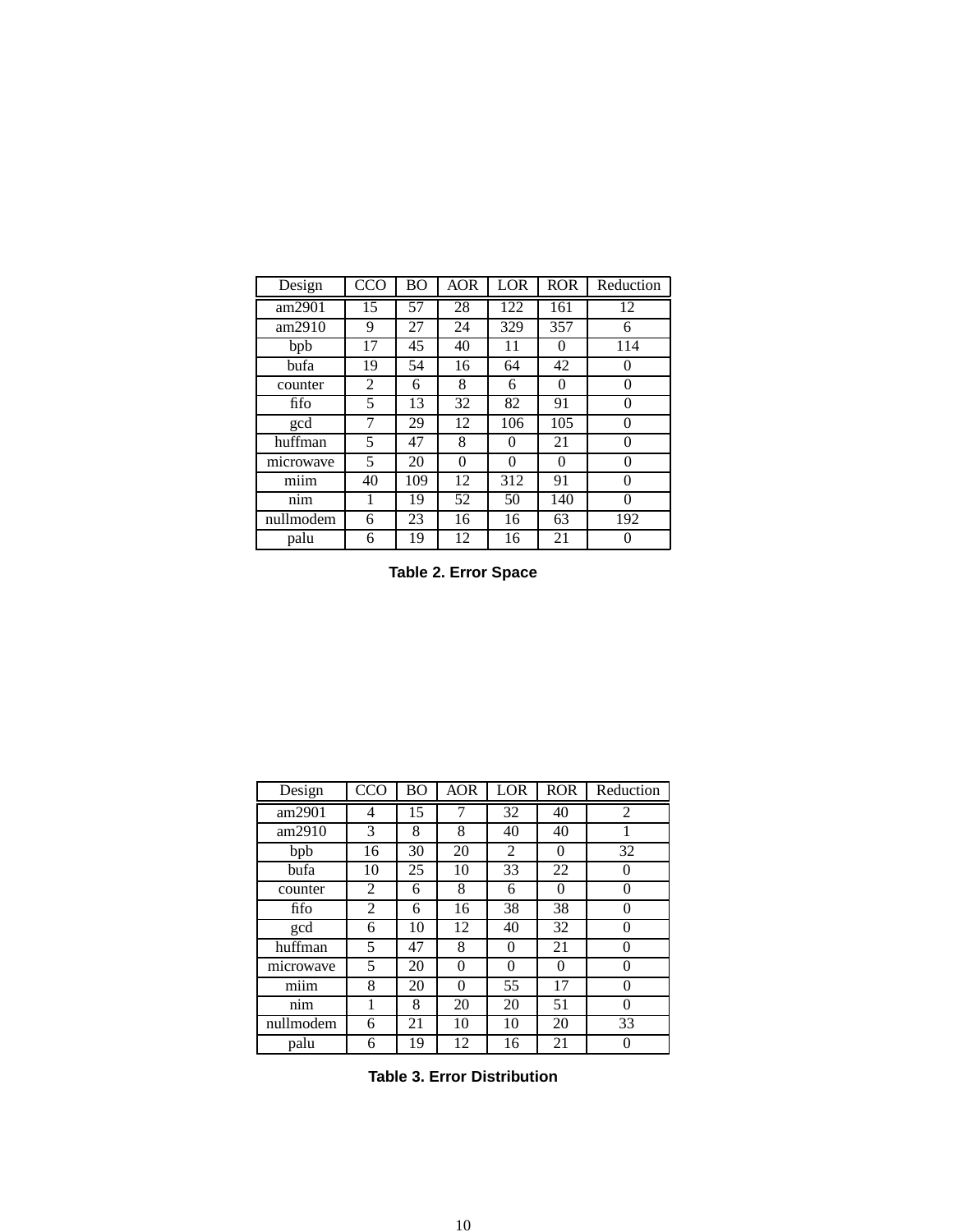| Design    | Tot. Undet. Err.   Low Cov.   Data Aliasing |  |
|-----------|---------------------------------------------|--|
| miim      |                                             |  |
| nım       |                                             |  |
| nullmodem | ⊿ר                                          |  |

**Table 6. Undetected Error Distribution**

ory and performance measurements of model checking for the detected errors are shown in the remaining columns. Columns **Mem. Avg** and **Mem. WC** show the average and worst case memory use values, and columns **CPU Avg** and **CPU WC** show the average and worst case CPU times. The memory use and CPU time requirements vary widely across examples.

Simulation-based validation requires less CPU time and memory than verification methods using model checking, with simulation memory requiring consistently 2 to 3 orders of magnitude less than model checking memory requirements.

#### **5.3 Analysis of Error Detection**

Based on our analysis of the error detection results, low coverage and data aliasing are the *only* two causes for the errors which are not detected. These two causes can be addressed to account for these errors by using test generation techniques that have already been presented [**?**].

Table 5 shows that there are only three benchmarks with errors that are not all detected by simulation: *miim, nim*, and *nullmodem*. We have manually examined the each undetected error to determine it source cause. We have found that all of the undetected errors are caused by either low coverage or by data aliasing. The Table 6 shows the detailed distribution of undetected errors between the two categories.

**Low Coverage** The completely random stimulus generation that is used in simulation has its weaknesses in not being able to attain a 100% statement and branch coverage for a few benchmark examples. Especially in the examples Miim, Nim and Nullmodem, some injected errors are not detected because the statements or branches where these errors are embedded are never executed. The example, Nullmodem, attains a maximum statement coverage of 72.46% and a branch coverage of 47.37%. In this case, 64 out of the total 100 errors injected are not detected. The reason is that these errors are embedded on complex control flow paths which are not activated by the random stimulus generation. Out of the total of 165 undetected errors over all the benchmark examples, 122 fall under this category.

Figure 7 shows an assign statement that describes a heavily nested control flow that is very difficult to cover completely. An error on one of these paths is difficult to detect if stimulus does not activate that path. For example, if *busy*[10] on line 7 in Figure 7 is changed to *busy*[10], it does not result in an erroneous output from the design if line 7 is not executed. This injected error is not detected.

**Data Aliasing** Data aliasing occurs in case of conditional expressions which are assigned to other signals. If an error is injected on the expression of a conditional predicate and this error does not cause the conditional expression to evaluate to a value different than its correct value, then this kind of error is never detected. The expression may be based on a very specific value of the signal under question, such that it becomes a corner case to exercise. Out of the total of 165 undetected errors over all the benchmark examples, 43 fall under this category. This category does not include the errors which are associated with a branch causing the error to never be exercised. Such errors lie under the low coverage category because of low branch coverage.

The assign statement shown in Figure 8 (a) is checking if the value of *count* is 16. An error is injected in this predicate as shown in Figure 8 (b) by replacing the == operator by a *>* operator. If the value of *count* being 16 or more is a corner case such that it does not occur during the simulation, the conditional predicate will evaluate to the same value in both the cases (a) and (b).

An important observation of this paper is that there are only two causes for errors being undetected by simulation, low coverage and data aliasing. For our experiments, we have used random test generation, but many approaches have been presented in previous work to address these two problems. Several test generation techniques exist to achieve high coverage [**?**] and to avoid data aliasing [**?**]. If these existing test generation techniques are employed, then simulation would have detected all of the errors detected by model checking.

## **6 Conclusions**

We present a comparison of the error detection abilities of model checking and simulation-based verification and restrict our comparison to simulation using random pattern generation and high line coverage as a termination condition. Manual interaction in the verification process is minimized in our experiments by restricting the design errors examined and using an automatic test generation process. The results reveal a weakness in the error detection ability given the test generation process we use for simulation.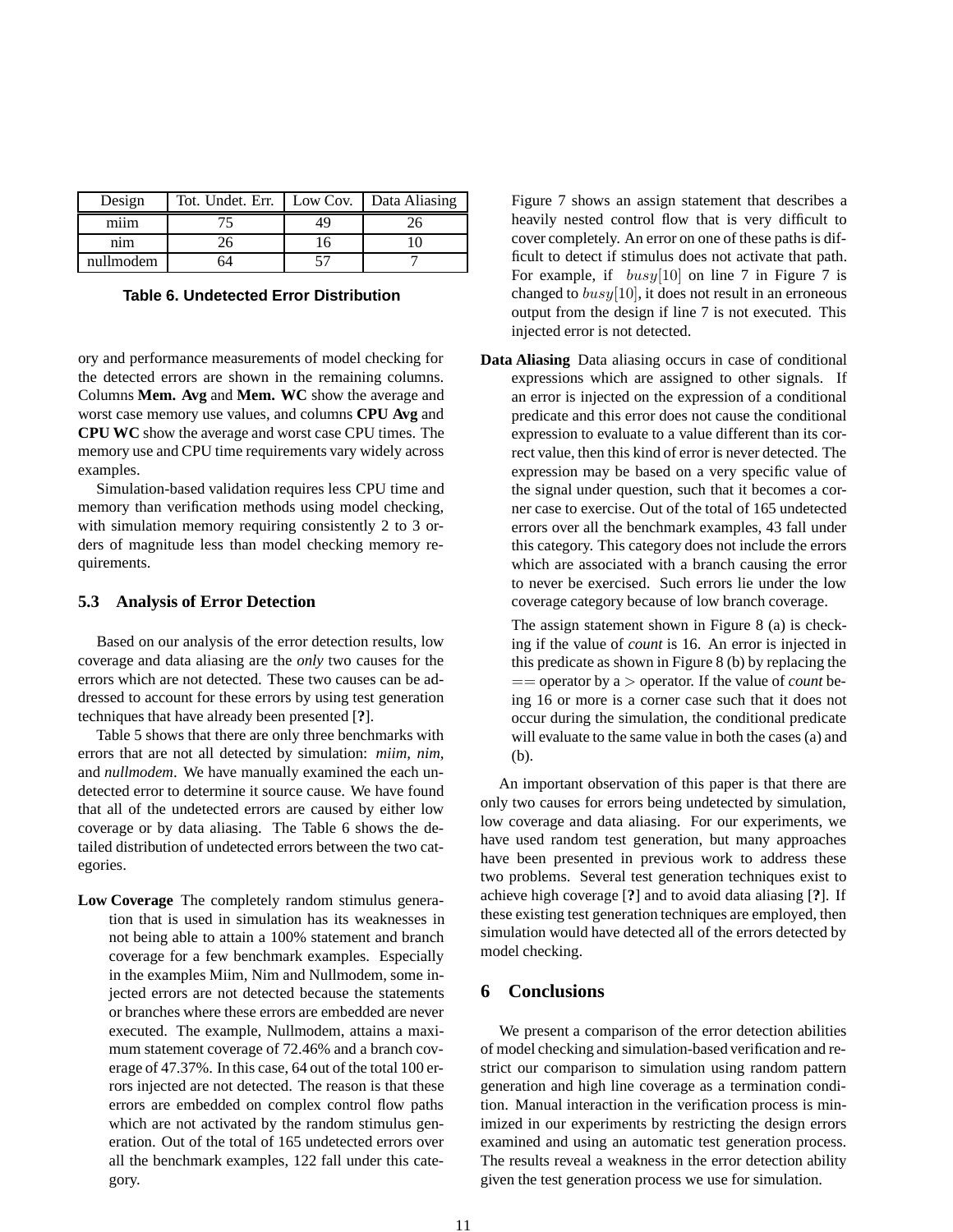| <b>Design Information</b> |            |          | <b>Model Checking Results</b> |                                    |              |                |               |  |
|---------------------------|------------|----------|-------------------------------|------------------------------------|--------------|----------------|---------------|--|
| Design                    | <b>LOC</b> | Inputs   | <b>ED</b>                     | $\overline{\text{Mem}}$ . Avg (MB) | Mem. WC (MB) | CPU Avg. (sec) | CPU WC (sec)  |  |
| am2901                    | 140        | 10       | $\Omega$                      | $\infty$                           | $\infty$     | $\infty$       | $\infty$      |  |
| am2910                    | 111        | 7        | 9                             | 17.97                              | 26.54        | 2.2            | 3.4           |  |
| bpb                       | 111        | 6        | 3                             | 13.14                              | 13.14        | 0.9            | 0.9           |  |
| bufa                      | 86         | 3        | 67                            | 47.22                              | 69.28        | 18.8           | 122.1         |  |
| counter                   | 42         | $\theta$ | 20                            | 6.21                               | 6.64         | 0.1            | 0.1           |  |
| fifo                      | 147        | 3        | 4                             | 64.68                              | 66.01        | 14.3           | 18.7          |  |
| gcd                       | 147        | 3        | 35                            | 35.36                              | 70.44        | 48.6           | 397.1         |  |
| huffman                   | 227        |          | 92                            | 18.85                              | 29.86        | 1.8            | $\mathcal{R}$ |  |
| microwave                 | 42         | 4        | 57                            | 6.45                               | 7.27         | 0.1            | 0.1           |  |
| miim                      | 841        | 10       | 98                            | 13.51                              | 39.92        | 1.9            | 53            |  |
| nim                       | 121        | 2        | 33                            | 57.17                              | 87.82        | 233.2          | 574.3         |  |
| nullmodem                 | 262        | 2        | 100                           | 10.91                              | 11.27        | 0.3            | 0.4           |  |
| palu                      | 115        | 5        | 16                            | 9.49                               | 9.78         | 0.3            | 0.4           |  |

**Table 4. Benchmark Information and Model Checking Results**

| Design    | Mem(MB) | CPU(s) | <b>SC</b> | <b>BC</b> | EC(%)  |
|-----------|---------|--------|-----------|-----------|--------|
| am2901    | 0.01    | 0.28   | 100.00    | 100.00    |        |
| am2910    | 0.01    | 0.28   | 100.00    | 100.00    | 100.00 |
| bpb       | 0.01    | 0.27   | 100.00    | 100.00    | 100.00 |
| bufa      | 0.01    | 0.19   | 100.00    | 100.00    | 100.00 |
| counter   | 0.03    | 0.24   | 20        | 100.00    | 100.00 |
| fifo      | 0.01    | 0.22   | 100.00    | 100.00    | 100.00 |
| gcd       | 0.01    | 0.29   | 98.31     | 93.75     | 100.00 |
| huffman   | 0.01    | 0.26   | 98.77     | 100       | 100.00 |
| microwave | 0.01    | 0.21   | 100       | 100       | 100.00 |
| miim      | 0.01    | 0.22   | 96.19     | 89.06     | 23.47  |
| nim       | 0.01    | 0.26   | 36.27     | 83.33     | 21.21  |
| nullmodem | 0.01    | 0.22   | 72.46     | 47.37     | 36.00  |
| palu      | 0.01    | 0.21   | 100.00    | 100.00    | 100.00 |

**Table 5. Simulation Verification Results**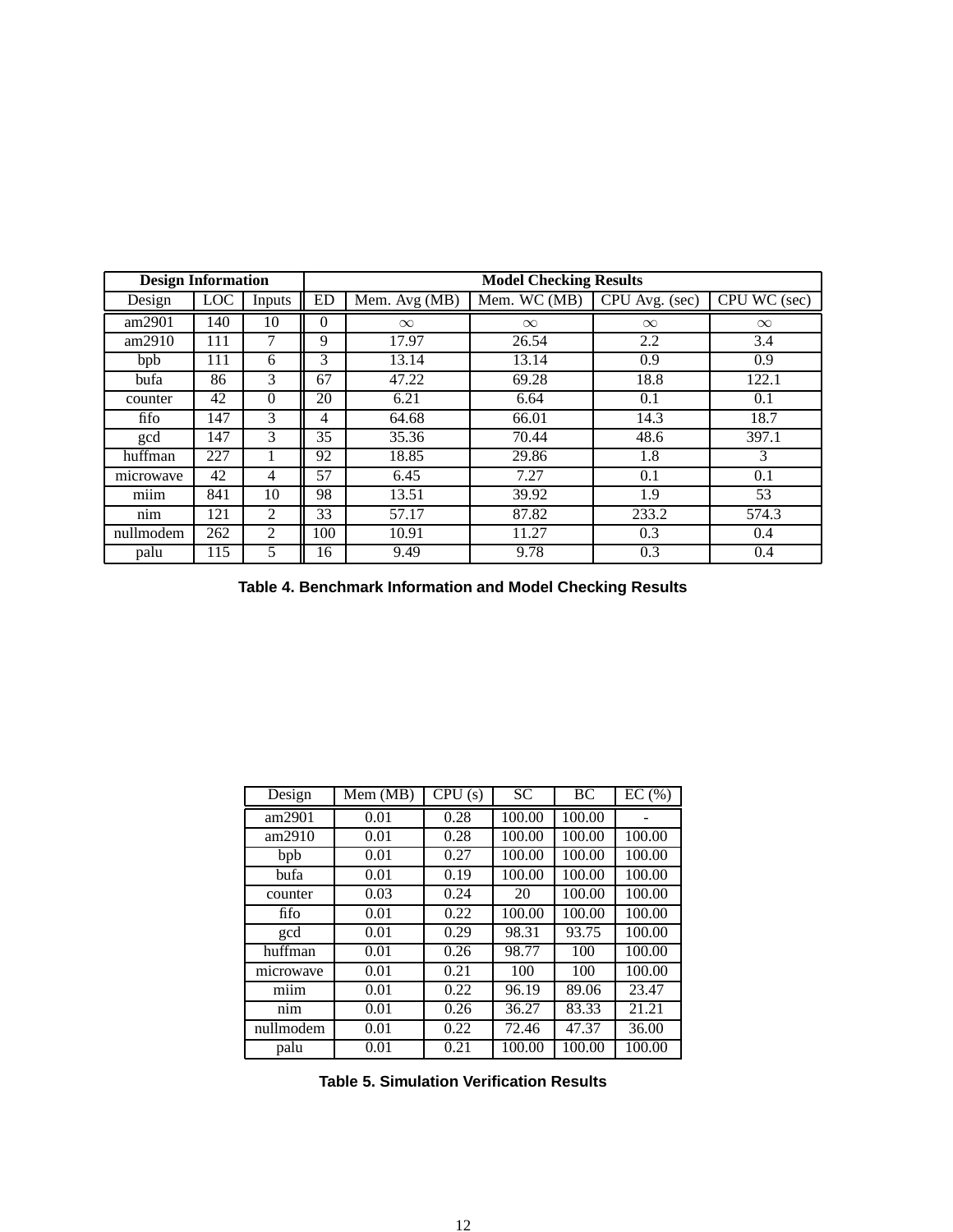|  | 1. $assign$ alloc_adder= |
|--|--------------------------|
|  |                          |

- $\sim$ busy[0]?0:  $\sim$ busy[1]?1:  $2.$
- $\sim$ busy[2]?2:  $\sim$ busy[3]?3: 3.
- $\sim$ busy[4]?4:  $\sim$ busy[5]?5: 4.
- $\sim$ busy[6]?6:  $\sim$ busy[7]?7: 5.
- ~busy[8]?8:~busy[9]?9: 6.
- ~busy[10]?10: ~busy[11]?11: 7.
- ~busy[12]?12: ~busy[13]?13: 8.
- ~busy[14]? 14: ~busy[15]? 15: 9.
- 10.

0;

**Figure 7. Complex Control Flow**

assign 
$$
neck = \text{alloc } 8
$$
 (count == 16);

\n(a)

assign nack = alloc & (count >  $16$ );  $(b)$ 

## **Figure 8. Data Aliasing Example**